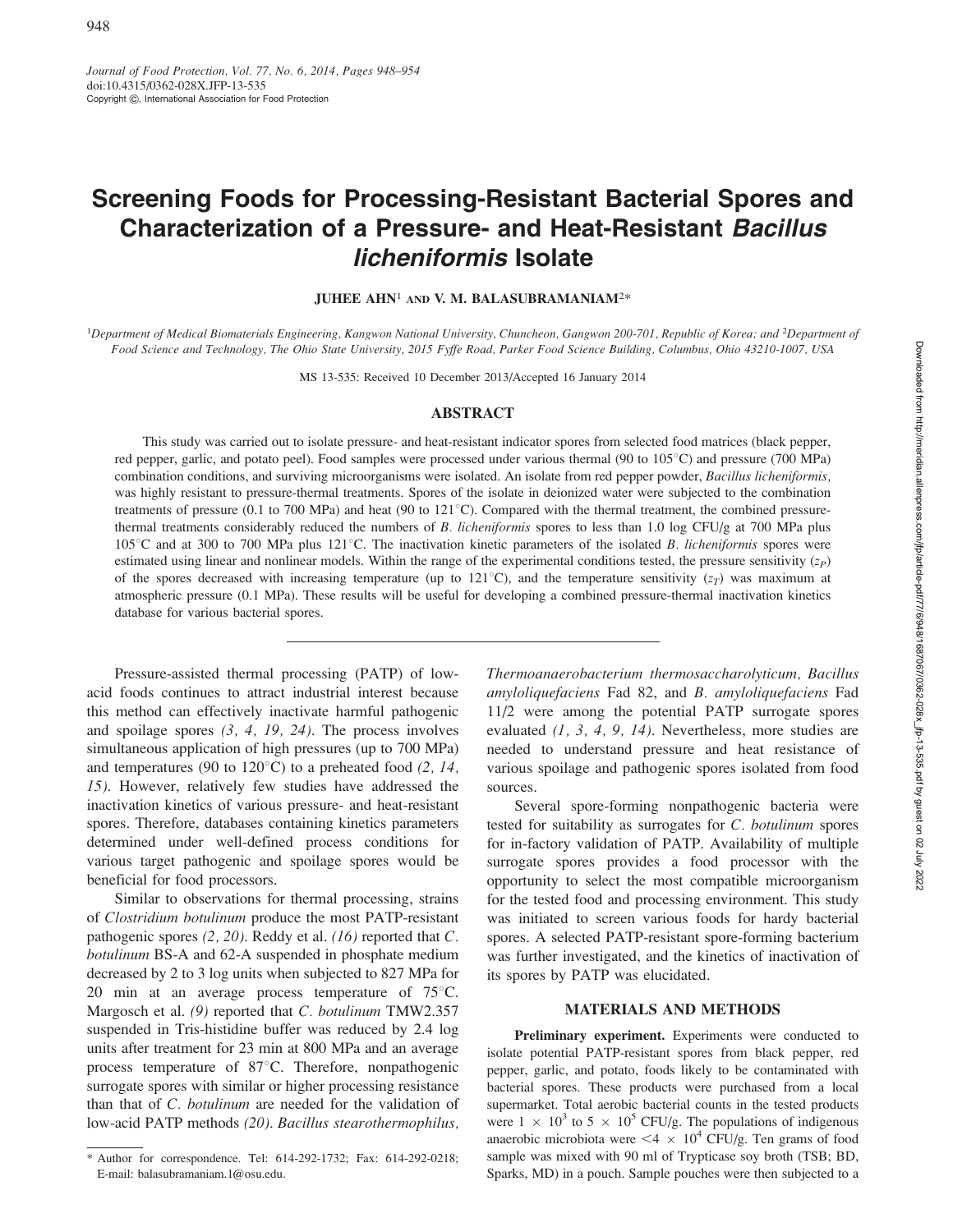|                            | Process pressure (MPa) | Glycol bath temp $(^{\circ}C)$ | Sample temp $({}^{\circ}C)^{a}$ |                                              |                                            |  |
|----------------------------|------------------------|--------------------------------|---------------------------------|----------------------------------------------|--------------------------------------------|--|
| Process temp $(^{\circ}C)$ |                        |                                | During preheating $(T_1)$       | Immediately before<br>pressurization $(T_2)$ | During pressure holding<br>$(T_{3}-T_{4})$ |  |
| 90                         | 300                    | 90                             | $67.2 + 0.6$                    | $75.1 + 0.8$                                 | $91.2 + 0.2$                               |  |
|                            | 500                    | 90                             | $48.3 + 0.9$                    | $63.7 + 0.6$                                 | $91.0 + 0.1$                               |  |
|                            | 700                    | 90                             | $45.6 + 0.5$                    | $52.2 + 0.8$                                 | $90.8 \pm 0.3$                             |  |
| 105                        | 300                    | 105                            | $71.3 + 0.7$                    | $86.6 + 1.4$                                 | $105.7 \pm 0.3$                            |  |
|                            | 500                    | 105                            | $61.5 + 1.1$                    | $76.6 \pm 0.9$                               | $105.6 + 0.3$                              |  |
|                            | 700                    | 105                            | $45.6 + 0.7$                    | $58.5 + 1.2$                                 | $105.8 \pm 0.2$                            |  |
| 121                        | 300                    | 110                            | $72.2 + 0.8$                    | $99.3 + 0.7$                                 | $120.2 + 0.2$                              |  |
|                            | 500                    | 110                            | $62.7 + 0.6$                    | $93.0 + 0.7$                                 | $120.8 \pm 0.2$                            |  |
|                            | 700                    | 110                            | $47.2 + 0.8$                    | $83.6 + 0.6$                                 | $121.3 + 0.3$                              |  |

TABLE 1. Typical pressure-assisted thermal processing settings used in this study

 $a$  Data are means  $\pm$  standard deviations of three independent trials of various combinations of pressure, temperature, and holding time.

combined thermal (90 $^{\circ}$ C) plus pressure (700 MPa) treatment for 3 min using pilot scale equipment (QFP-6 high pressure processor, Flow Autoclave Systems, Inc., Columbus, OH). The treated samples were incubated aerobically or anaerobically at  $37^{\circ}$ C for 24 to 48 h and plated on Trypticase soy agar (TSA; Difco, BD). Additional higher temperature (100 and  $105^{\circ}$ C) plus pressure (700 MPa) treatments were conducted to isolate a pressure- and heat-resistant colony.

Identification of the isolated spore-forming bacterium. The biochemical profile of the isolated spore was initially determined with a commercial kit (API 50 CH, bioMérieux Inc., Durham, NC) following the manufacturer's instructions. The ability of isolates to utilize carbohydrates was determined using the manufacturer's software (Apiweb, bioMérieux) and third-party software (Bacillus-ID, Microgen Bioproducts Ltd., Camberley, UK). Partial sequence of the isolate's 16S rDNA was determined at the Bacillus Genetic Stock Center (BGSC; Ohio State University, Columbus). The colonies obtained from TSA plates were aerobically cultured in 2 ml of Luria-Bertani broth (Difco, BD) at  $37^{\circ}$ C with shaking (150 rpm) for 20 h. The culture was washed three times in 1.5 ml of buffer (10 mM Tris-HCl, pH 8.5) by centrifugation (8,000  $\times$  g for 30 s), and the resulting pellet was resuspended in 0.5 ml of the same buffer. Glass beads (SI-BG01, Scientific Industries, Inc., Bohemia, NY) were added and mixed in a bead beater apparatus (Disruptor Genie, Scientific Industries) for 1 min in accordance with the protocol prescribed by the BGSC. The suspension was then centrifuged at 8,000  $\times$  g for 5 min. For PCR amplification, the cell lysate  $(0.5 \mu l)$  was used as a template with the FastStart High Fidelity PCR system (Roche Applied Science, Indianapolis, IN). Part of the isolate's 16S rDNA was amplified using universal primers pA (5'-AGAGTTTGATCCT-GGCTCAG-3') and 16R1093 (5'-GTTGCGCTCGTTGCGGGA-CT-39) (6) and 34 PCR cycles (Minicycler, MJ Research, Inc., Watertown, MA) of denaturation at  $90^{\circ}$ C for 30 s, annealing at 57<sup>°</sup>C for 30 s, and extension at 72<sup>°</sup>C for 65 s. The PCR products  $(0.5 \mu l)$  were cloned with a commercial kit (TOPO TA cloning kit, Invitrogen, Carlsbad, CA). The resulting plasmid was sequenced with the F, R, T3, and T7 promoter primers available at the Plant Microbe Genomics Facility (Ohio State University, Columbus).

Bacillus licheniformis spore preparation. Spores of the PATP-resistant isolate (identified as B. licheniformis) were prepared as described by Rajan et al. (14) with modifications. Fresh culture  $(100 \mu l)$  of the isolated strain was spread plated on TSA supplemented with 10 ppm of  $MnSO<sub>4</sub>$  (Fisher Scientific, Pittsburgh, PA) and incubated aerobically at  $37^{\circ}$ C for 10 days until more than 98% sporulation was observed by microscopic examination. Spores were collected by flooding the surface with 10 ml of distilled water and scraping the colonies with a sterile glass spreader. Each spore suspension was washed five times by differential centrifugation ranging from 2,000 to 8,000  $\times$  g for 20 min each at  $4^{\circ}$ C. The suspension was then sonicated for 10 min (peak power of 270 W; SM275HT, Crest Ultrasonic, ETL Testing Laboratories, Inc., Cortland, NY) and heated at  $80^{\circ}$ C for 10 min to destroy any remaining vegetative cells. The spore pellet was resuspended in deionized water to approximately 10<sup>9</sup> CFU/ml and stored at  $4^{\circ}$ C. The prepared spore crop was stored at  $4^{\circ}$ C and utilized for inactivation studies within 30 days of preparation.

Thermal inactivation of the isolated spores. Inactivation of the isolated spores suspended in deionized water (1.5  $\times$  10<sup>8</sup> CFU/ ml) was determined at 90, 105, and  $121^{\circ}$ C using custom-fabricated aluminum tubes (11 mm cylindrical diameter, 42 mm long, wall thickness of 3 mm). Aluminum tubes containing the spore suspension were submerged into a 28-liter circulating oil bath maintained at the desired target temperature. The sample temperature was recorded using a K-type thermocouple (Omega Engineering, Stamford, CT) connected to a data logger (IOtech, Cleveland, OH). The come-up times were approximately 3.7 min at 90 $^{\circ}$ C, 3.3 min at 105 $^{\circ}$ C, and 3.0 min at 121 $^{\circ}$ C. A set of aluminum tubes was removed at various time intervals from the oil bath. The heat-treated spore sample was then immersed in an ice-water bath to avoid further inactivation.

High-pressure microbial kinetic tester. PATP experiments were carried out using custom-fabricated high-pressure equipment (Pressure Tester Unit PT-1, Avure Technologies, Kent, WA). With this unit, the samples can be subjected to a maximum pressure and heat combination of 700 MPa and  $130^{\circ}$ C. The bath surrounding the pressure chamber was maintained at a suitable temperature (Table 1) so that isothermal process conditions could be maintained. Propylene glycol (57-55-6, Avatar Corp., University Park, IL) was used as the pressure transmitting fluid. The sample temperature and chamber pressure were recorded every second with a K-type thermocouple sensor (model KMQSS-04OU-7, Omega Engineering) and pressure transducer (model 3399 093 006, Tecsis, Frankfurt, Germany). A data acquisition computer was used to record the data. The pressure device had a pressurization rate of 22.3 MPa/s, and the depressurization occurred in less than 1 s regardless of the pressurization level.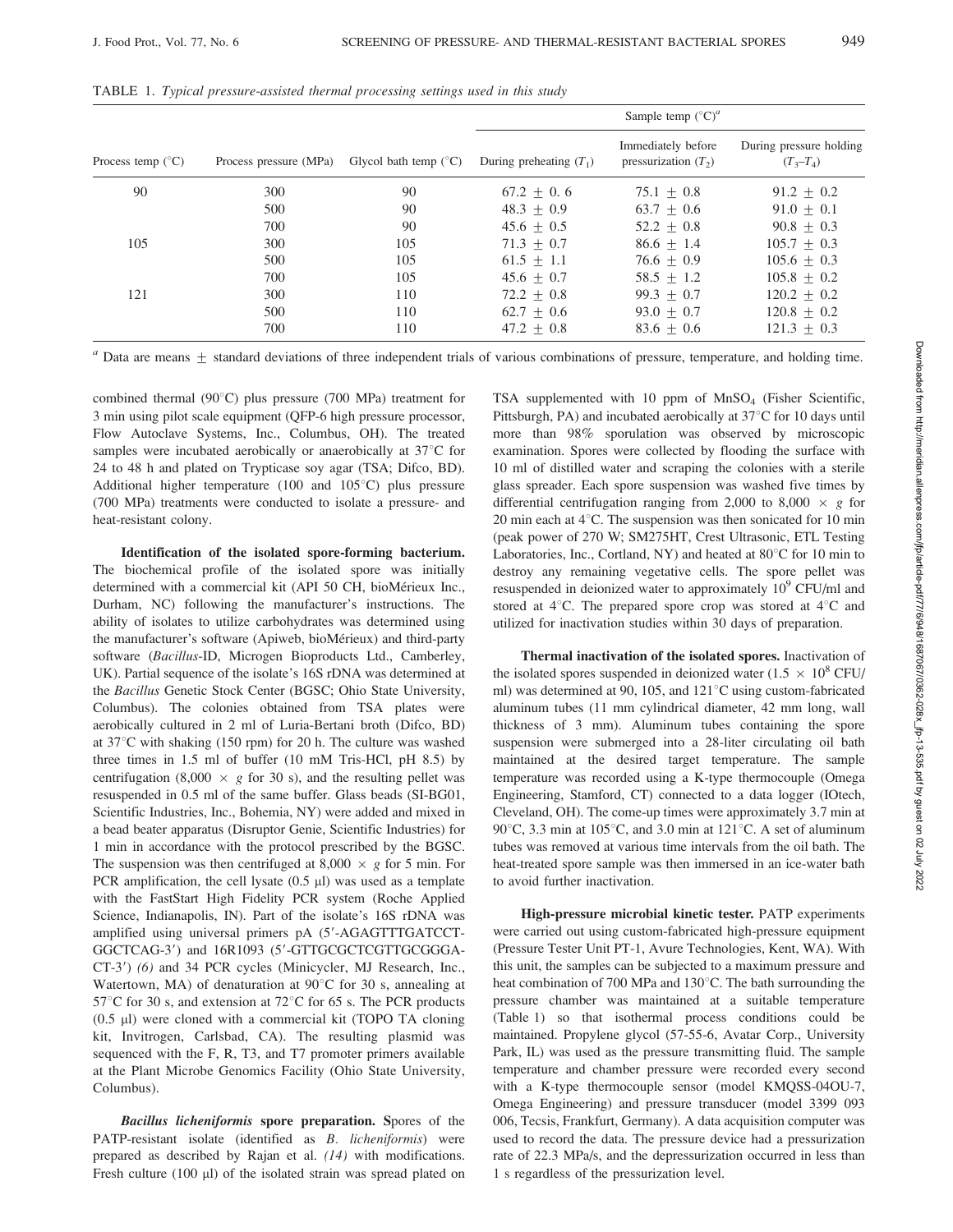PATP of the isolated spores. The initial spore population  $(N_0)$  suspended in deionized water was approximately 1.4  $\times$  10<sup>8</sup> CFU/ml. Pouches (5 by 2.5 cm) made from sterile stomacher bags (Fisher Scientific) were used for packaging spore suspensions. Aliquots (1.2 ml) of the aqueous spore suspensions were individually packaged in the pouches and heat sealed with an impulse heat sealer (American International Electric, Whittier, CA). Packages were then placed inside a 10-ml capacity syringe (model 309604, BD, Franklin Lakes, NJ) as a sample carrier. Water was used as the pressure transmitting fluid within the syringe. The syringe was covered with two layers of insulating material to minimize heat exchange with the surrounding environment. Prior to pressurization experiments, the sample carrier containing the spores was preheated  $(T_1)$  in a water bath (Isotemp 928, Fisher Scientific) (Table 1). The preheated sample was immediately loaded into the pressure chamber. Pressurization was initiated when the sample temperature reached a predetermined value  $(T_2)$  (Table 1) estimated as described in an earlier study (14). Actual process temperature was defined as the average temperature  $(T_3$  to  $T_4$ ) during the pressure holding time (Table 1). Depending on the target process temperature and pressure,  $\Delta T_H$ was estimated on a trial-and-error basis. The inoculated samples were treated under different pressure (0.1, 300, 500, and 700 MPa) and heat (90, 105, and  $121^{\circ}$ C) combination conditions for various hold times. Process hold times were adjusted so that adequate data could be collected for subsequent inactivation kinetics studies. After the treatment, samples were immediately immersed in an ice bath. Microbial analysis of the samples was conducted within 3 h after treatment. Pouches containing the spore samples were opened aseptically, and viable spore counts were determined.

Enumeration of surviving spores. Total viable spores of heat- or PATP-treated samples were directly determined by the pour plating method on TSA. The inoculated plates were incubated aerobically at  $37^{\circ}$ C for 24 to 48 h. The number of surviving spores in samples with low spore counts were determined by mixing the samples with double-strength TSB (9 ml), incubating the sample for 24 h, streaking on TSA, incubating the plates for 24 to 48 h, and examining for visible growth.

Estimation of kinetics inactivation parameters. The spore inactivation kinetics parameters were estimated using log-linear and Weibull distribution models. The decimal reduction time (Dvalue) was calculated at the initial linear portion of the survivor curve (immediately after the come-up time) using the equation

$$
\log\left(\frac{N}{N_0'}\right) = -\frac{t}{D} \tag{1}
$$

where  $N_0'$  is the initial spore count measured immediately after process (thermal or pressure) come-up time, and N is the spore count after exposure to the thermal or pressure-thermal treatment for a specific time  $(t)$ .

The adjusted D-values for nonlinear survival curves were estimated by the following equation  $(14)$ :

$$
b = \frac{t^{1-n}}{D} \tag{2}
$$

where  $b$  and  $n$  are the scale and shape factors, respectively, which were obtained from the Weibull distribution model (equation 8).

The temperature coefficient  $z_T$  (°C) at constant pressure (the temperature change required at constant pressure to achieve a 10 fold change in D-value) was estimated as the negative reciprocal of the slope resulting from plotting log D against temperature. Similarly, the pressure coefficient,  $z_P$  (MPa) at constant temperature (the pressure required at constant temperature to achieve a

TABLE 2. Bacterial survival in black pepper powder (BP), red pepper powder (RP), garlic powder (GP), and potato peel (PP) treated with different pressure-thermal combinations and cultured at 37 $\mathrm{C}$  on TSA plates<sup>a</sup>

| <b>Treatment</b>                                                                   | <b>BP</b> | R <sub>P</sub>                      | GP                     | PP                     |
|------------------------------------------------------------------------------------|-----------|-------------------------------------|------------------------|------------------------|
| $90^{\circ}$ C + 700 MPa<br>$100^{\circ}$ C + 700 MPa<br>$105^{\circ}$ C + 700 MPa | $+$ . $-$ | $+$ , $+$<br>$+$ , $+$<br>$+$ . $+$ | $-$ , $+$<br>$-$ . $+$ | $+$ , $+$<br>$-$ , $+$ |

<sup>a</sup> Results for duplicate samples, growth  $(+)$  or no growth  $(-)$ .

10-fold change in the D-value) was estimated as the negative reciprocal of the slope resulting from plotting log D against pressure.

The reaction rate constant  $k(1/\text{min})$  was calculated from the following reciprocal relation with D-value:

$$
D = \frac{2.303}{k} \tag{3}
$$

The temperature dependence on the inactivation of the spores was determined using the Arrhenius equation:

$$
\ln k = -\left(\frac{E_a}{RT}\right)_P + \ln A \tag{4}
$$

where  $E_a$  is the energy of activation (J/mol), R is the universal gas constant (8.314 J/mol/K),  $T$  is the temperature (Kelvin), and  $A$  is a preexponential factor. A plot of  $ln(k)$  against  $1/T$  is a straight line where the slope is  $(-E_a/R)$  and the y intercept is ln(A).  $E_a$  describes the effect of temperature changes on the reaction rate (at constant pressure). A higher  $E_a$  signifies that the reaction is temperature sensitive.

The pressure dependence on the inactivation of the isolated spores can be determined using the apparent activation volume (13):

$$
\left(\frac{d\ln k}{dP}\right)_T = -\frac{\Delta V}{RT} \tag{5}
$$

where  $\Delta V$  is the activation volume (cm<sup>3</sup>/mol), R is the universal gas constant (8.314  $\times$  10<sup>-6</sup> m<sup>3</sup>/MPa/K/mol), and T is the temperature (Kelvin).  $\Delta V$  signifies the net effect of pressure reactions causing physiological changes at constant temperature (10).

The activation enthalpy and activation entropy (a measure of the thermodynamic disorder of a physical system) can be calculated from the Eyring equation by nonlinear regression:

$$
\ln k = \ln \left(\frac{k_B T}{h}\right) - \left(\frac{\Delta H + RT}{R}\right) \cdot \frac{1}{T}
$$
 (6)

where  $\Delta H$  is the activation enthalpy (kJ/mol),  $k_B$  is the Boltzmann constant (1.381  $\times$  10<sup>-23</sup> J/K), h is Planck's constant (6.626  $\times$  $10^{-34}$  J/s), T is the temperature (Kelvin), and R is the gas constant  $(8.314 \text{ J/mol/K})$ . According to transition state theory, a plot of  $\ln(k)$ versus  $1/T$  has a slope of  $-(\Delta H + RT)/R$ . For most reactions,  $\Delta H$  $\gg RT$  and  $\Delta H \approx E_a$ . Combining equations 4 and 6, we obtain

$$
\Delta S \approx R \cdot \ln \left( \frac{Ah}{k_B T} \right) \tag{7}
$$

where  $\Delta S$  is the activation entropy (J/mol/K).

Weibull model parameter estimation. The Weibull model is commonly used to evaluate bacterial resistance to heat and pressure  $(1)$ . The Weibull model is described as

$$
\log\left(\frac{N}{N_0'}\right) = -bt^n \tag{8}
$$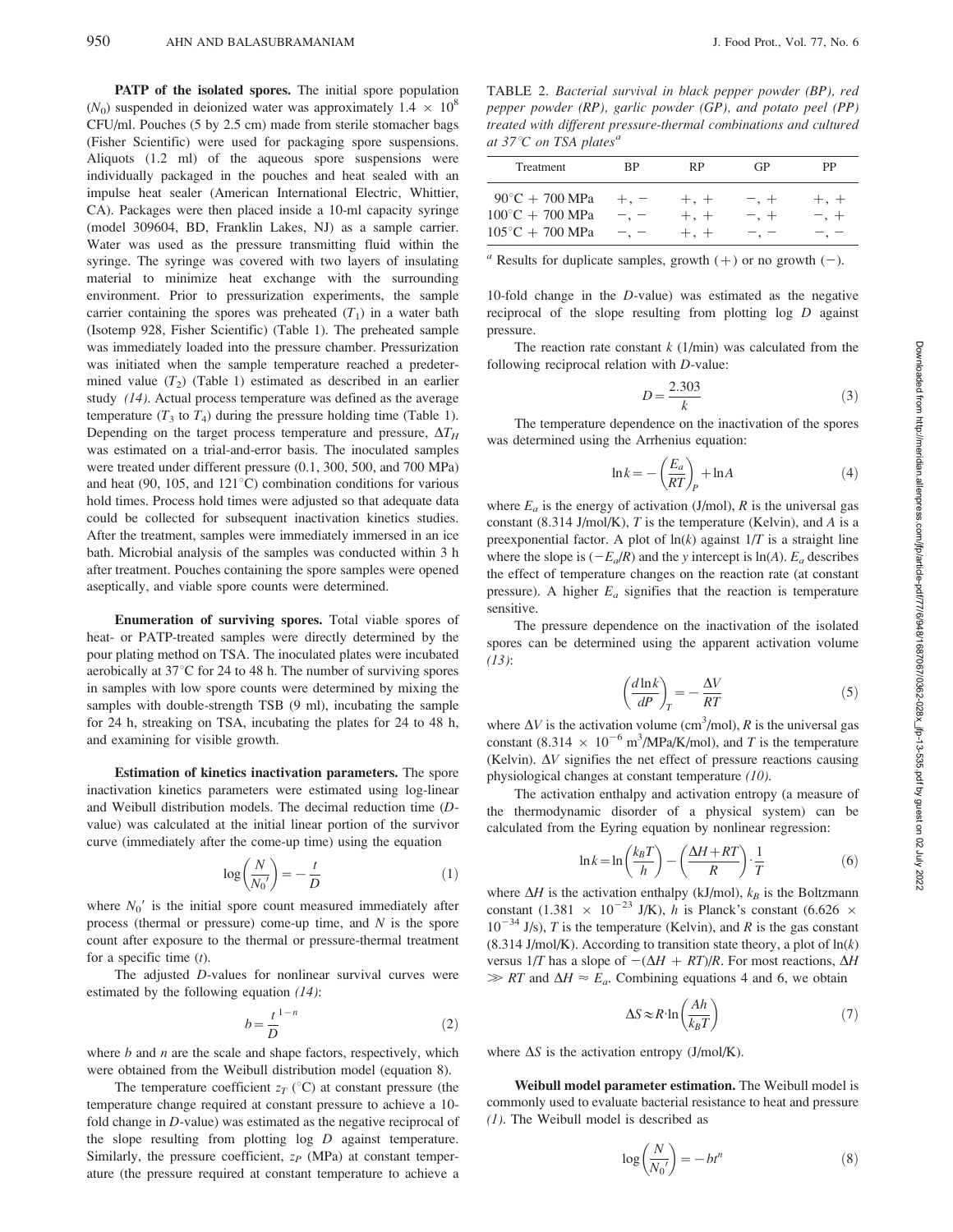

FIGURE 1. Log-transformed surviving Bacillus licheniformis spores suspended in deionized water and subjected to 0.1 MPa  $(\diamondsuit)$ , 300 MPa ( $\triangle$ ), 500 MPa ( $\circlearrowright$ ), and 700 MPa at 90 $\circ$ C (A), 105 °C (B), and 121 °C (C). Dashed lines are changes in counts during come-up time. Asterisk indicates negative results from the enrichment culture.

where  $b$  and  $n$  are the scale and shape factors, respectively. Curves were fitted and the model parameters were estimated using nonlinear curve fitting software (Origin 7.5, Microcal Software Inc., Northampton, MA).

The regression coefficient of determination  $(R^2)$  and mean square error (MSE) were used to evaluate the goodness of fit. A relatively large  $R^2$  value is indicative of well-fitting models, and a smaller MSE indicates a better fit for the data. The MSE values were calculated from the following equation:

$$
MSE = \frac{\sum (predicted - observed)^2}{n - p}
$$
 (9)

where  $n$  and  $p$  are the number of observations and the number of parameters, respectively.

Statistical analysis. Data were analyzed using the Statistical Analysis System software (SAS 8.2, SAS Institute Inc., Cary, NC). The general linear model module included the effects of treatment and strain. Significant mean differences were calculated by Fisher's least significant difference at  $P < 0.05$ . All experiments were independently conducted three times on different days with duplicate samples for each thermal or combined pressure-thermal treatment.

## RESULTS AND DISCUSSION

Phenotypic and genotypic characterization of pressure- and heat-resistant spores. All food samples treated at  $90^{\circ}$ C and 700 MPa for 3 min and incubated aerobically produced survivors on TSA (Table 2). Colonies recovered from samples treated at the lowest temperature  $(90^{\circ}C \text{ and }$ 700 MPa) were morphologically different from colonies recovered from samples treated at higher temperatures (100 and  $105^{\circ}$ C). At  $100^{\circ}$ C and 700 MPa, bacterial growth was detected by enrichment cultures of red pepper powder, garlic powder, and potato peel. Only red pepper samples produced growth when the process intensity was further increased to  $105^{\circ}$ C and 700 MPa (Table 2). The bacterium isolated from red pepper powder was gram positive, aerobic, and spore forming. The colonies did not grow at  $60^{\circ}$ C and had a beige, rough, mucoidal, and lichen-like appearance. The carbon substrate fermentation profile indicated a match for B. licheniformis. The isolate produced acetoin, arginine dihydrolase, indole, and  $\beta$ -galactosidase. It also fermented mannitol, mannose, rhamnose, sorbitol, and sucrose but did not metabolize raffinose. The isolate grew slowly in the absence of oxygen. The 16S rDNA sequences were used to confirm the identity of the isolate. Partial 1,108-bp sequences of the 16S rDNA gene were compared with entries in the database at the BGSC, further confirming the identity as *B*. licheniformis, which was more than 99% similar in its 16S rDNA sequence.

B. licheniformis is a saprophytic spore-forming bacterium widespread in nature, specifically in soil. In the fermentation industry, B. licheniformis has been commonly used to produce enzymes such as proteases,  $\alpha$ -amylases, penicillinase, pentosanase, cycloglucosyltransferase, keratinase, and  $\beta$ -mannanase (17, 23). Its optimum growth conditions range from 30 to  $55^{\circ}$ C. Mesophilic sporeforming B. licheniformis is closely related to B. amyloliquefaciens, Bacillus subtilis, and Bacillus pumulis, which are part of the  $B$ . *subtilis* group  $(17)$ .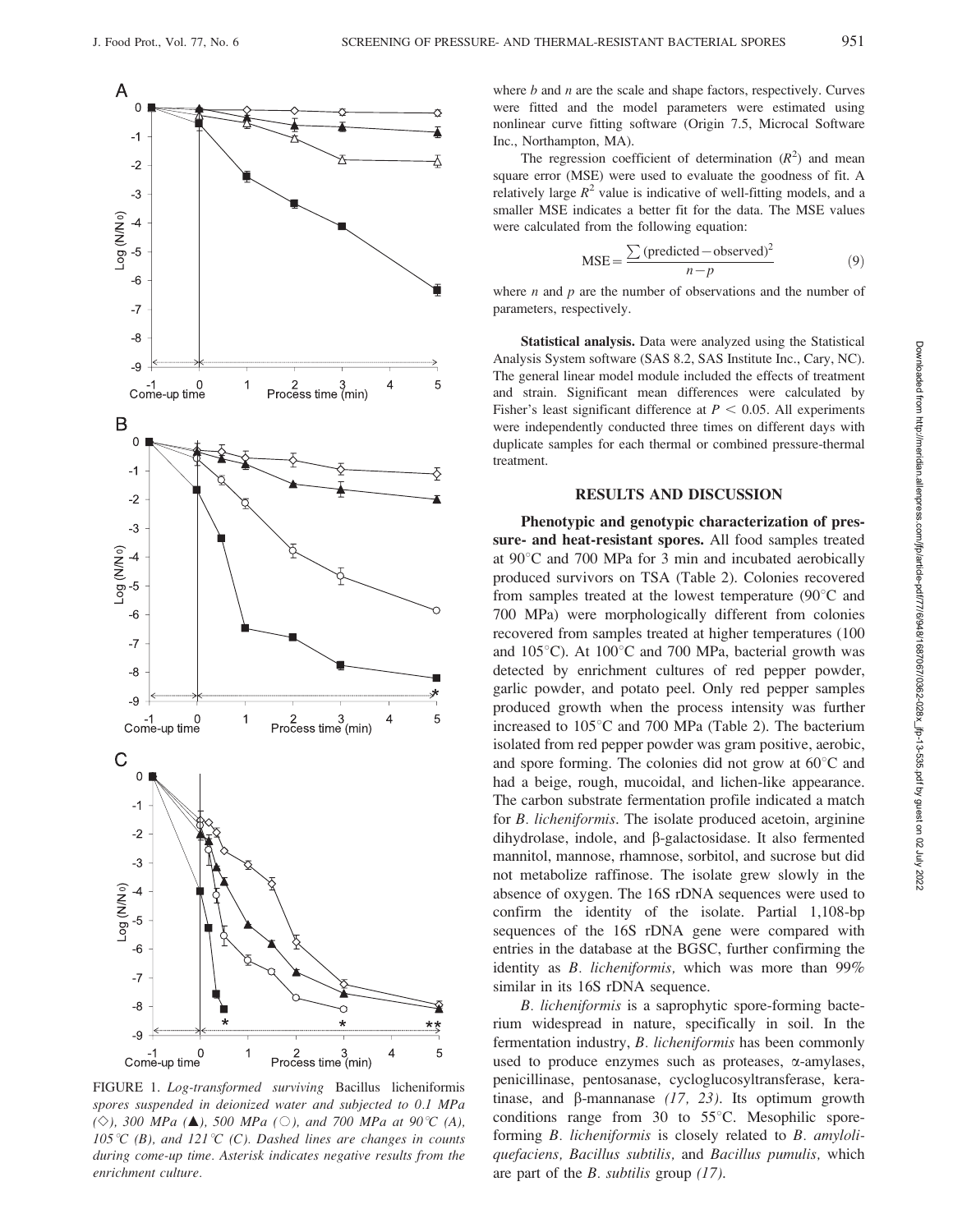|                    |                |                             | Weibull model <sup><math>c</math></sup> |                  |       |            |
|--------------------|----------------|-----------------------------|-----------------------------------------|------------------|-------|------------|
| Temp $(^{\circ}C)$ | Pressure (MPa) | Linear $D$ -value $(min)^b$ | $\boldsymbol{b}$                        | $\boldsymbol{n}$ | $R^2$ | <b>MSE</b> |
| 90                 | 0.1            | 154 <sub>D</sub>            | 0.03A                                   | $0.64$ BCD       | 0.96  | 0.01       |
|                    | 300            | 5.3 c                       | $0.37$ AB                               | $0.53$ ABC       | 0.98  | 0.01       |
|                    | 500            | 2.1 <sub>B</sub>            | 0.51B                                   | $0.79$ DE        | 0.90  | 0.10       |
|                    | 700            | 0.83A                       | 1.6c                                    | $0.77$ DE        | 0.99  | 0.06       |
| 105                | 0.1            | 5.6 <sub>D</sub>            | $0.30$ AB                               | $0.51$ AB        | 0.99  | 0.01       |
|                    | 300            | 2.2 <sub>B</sub>            | 0.58B                                   | $0.69$ cd        | 0.95  | 0.01       |
|                    | 500            | 0.72A                       | 1.7c                                    | $0.74$ DE        | 0.99  | 0.03       |
|                    | 700            | 0.22 A                      | 3.8 F                                   | $0.38$ A         | 0.92  | 0.35       |
| 121                | 0.1            | 0.43A                       | 2.4 <sub>D</sub>                        | $0.68$ BCD       | 0.93  | 0.26       |
|                    | 300            | $0.31$ A                    | 2.8E                                    | $0.54$ ABC       | 0.95  | 0.15       |
|                    | 500            | 0.14A                       | $4.2\text{ G}$                          | 0.44A            | 0.94  | 0.44       |
|                    | 700            | 0.10 A                      | 8.1 H                                   | 0.89E            | 0.95  | 0.14       |

TABLE 3. Log-linear and Weibull model kinetics parameters for Bacillus licheniformis spores suspended in deionized water during thermal processing or pressure-assisted thermal processing<sup>a</sup>

<sup>a</sup> Kinetics parameters were estimated based on three independent trials of thermal processing and pressure-assisted thermal processing experiments. Within a column, means with different letters are significantly different at  $P < 0.05$ . b Calculated at the initial linear portion of inactivation curve.

<sup>c</sup> The smaller the MSE (mean square error) values and higher the  $R^2$  (regression coefficient) values, the better the model fits the data.

Spore resistance during thermal processing or PATP. At a given processing temperature, pressure treatment accelerated B. licheniformis spore inactivation compared with thermal processing alone (Fig. 1), and spore inactivation increased with increasing pressure ( $P < 0.05$ ). Although come-up times during PATP treatment were shorter (0.2 to 0.6 min) than those for thermal treatment (3.0 to 3.7 min), greater spore inactivation during the PATP come-up time was observed. This finding highlights the importance of documenting population changes during come-up times during PATP. Similar observations on spore lethality during the come-up time were made for various Bacillus and Clostridium spores by Margosch et al. (9) and Rajan et al.  $(14)$ . When the samples were treated at 105<sup>°</sup>C and 500 MPa and at  $121^{\circ}$ C and 300, 500, or 700 MPa, spores inactivation was biphasic, with rapid initial inactivation followed by tailing during extended holding times. Spores were completely inactivated at  $105^{\circ}$ C and 700 MPa after 5 min of treatment (Fig. 1B), and the population decreased by  $\sim$  5 log units when treated at 105 $\degree$ C and 0.1 MPa for 60 min. Similarly, the times needed for complete inactivation  $(>=8$ -log reduction as confirmed by an enrichment technique) at  $121^{\circ}$ C and 500 MPa and at  $121^{\circ}$ C and 700 MPa were 3 and 0.5 min, respectively (Fig. 1C).

Comparison of inactivation parameters for thermal processing and PATP. Thermal treatments (90, 105, and 121<sup>o</sup>C) at 0.1 MPa had the highest *D*-values and lowest Weibull parameter *b* values compared with PATP (Table 3). As expected, D-values decreased with increasing temperature and pressure and were inversely related to the b values. The results were similar to those of Rajan et al. (14), who reported an inverse relationship between b and D for the PATP inactivation kinetics of *B. amyloliquefaciens* spores. The estimated Weibull factor  $n$  values for PATP treatment ranged from 0.38 to 0.79, consistent with the upward concavity of the plots (Table 3 and Fig. 1). An  $n$  value closer to 1 signifies first order kinetics. In contrast, a PATP survivor curve with sharp tailing would have a lower  $n$ value, indicating nonlinear kinetics (14). The D-values of the isolated *B*. *licheniformis* spores in this study were much larger (Table 3) than those reported by Janštová and Lukášová  $(8)$ . These authors estimated D-values for B. licheniformis spores isolated from milk as 3.7 min at  $95^{\circ}$ C, 1.3 min at  $105^{\circ}$ C, and 0.2 min at  $120^{\circ}$ C. Palop et al. (12) reported D-values of B. licheniformis spores (Spanish Type Culture Collection 4523) of 4.2 min at  $99^{\circ}$ C, 2.2 min at 102 $^{\circ}$ C, and 0.004 min at 120 $^{\circ}$ C in McIlvaine buffer (0.1 M citric acid and 0.2 M disodium hydrogen phosphate) at pH 7.

Pressure and thermal coefficients of B. licheniformis spores. B. licheniformis spores were more sensitive to temperature changes at atmospheric pressure ( $z_T = 12.2$ <sup>o</sup>C at 0.1 MPa) than at elevated pressures ( $z_T = 33.8$ °C at 700 MPa) (Table 4). The  $z_T$  values of B. licheniformis spores at 0.1 MPa was in the range of  $z_T$  values similar to those reported for heat-resistant spores of B. stearothermophilus ( $z_T = 10^{\circ}\text{C}$ ), T. thermosaccharolyticum ( $z_T = 7.2$  to 10<sup>o</sup>C), and *Clostridium sporogenes* ( $z_T = 8.8$  to 11.1<sup>o</sup>C). The calculated  $z_T$  value (33.8°C) for *B*. *licheniformis* spores at 700 MPa was similar to the published values for spores of B. stearothermophilus (34.5 $^{\circ}$ C) and B. amyloliquefaciens  $(26.8^{\circ}C)$  under similar process conditions  $(14, 18)$ . The inactivation of the isolated spore had a significantly higher  $E_a$  (225.1 kJ/mol) at 0.1 MPa than at 700 MPa (81.7 kJ/ mol). This finding suggests that pressure enhanced the spore lethality within the range of conditions studied. The  $E_a$ values for inactivation of B. subtilis, B. stearothermophilus, and C. botulinum spores at atmospheric pressure were reported as 318, 283, and 343 kJ/mol, respectively (7). Although the isolated B. licheniformis spores appeared to be very temperature sensitive at 0.1 MPa, the number of B. licheniformis spores was reduced at higher pressures (300 to 700 MPa). This finding suggests that the combination of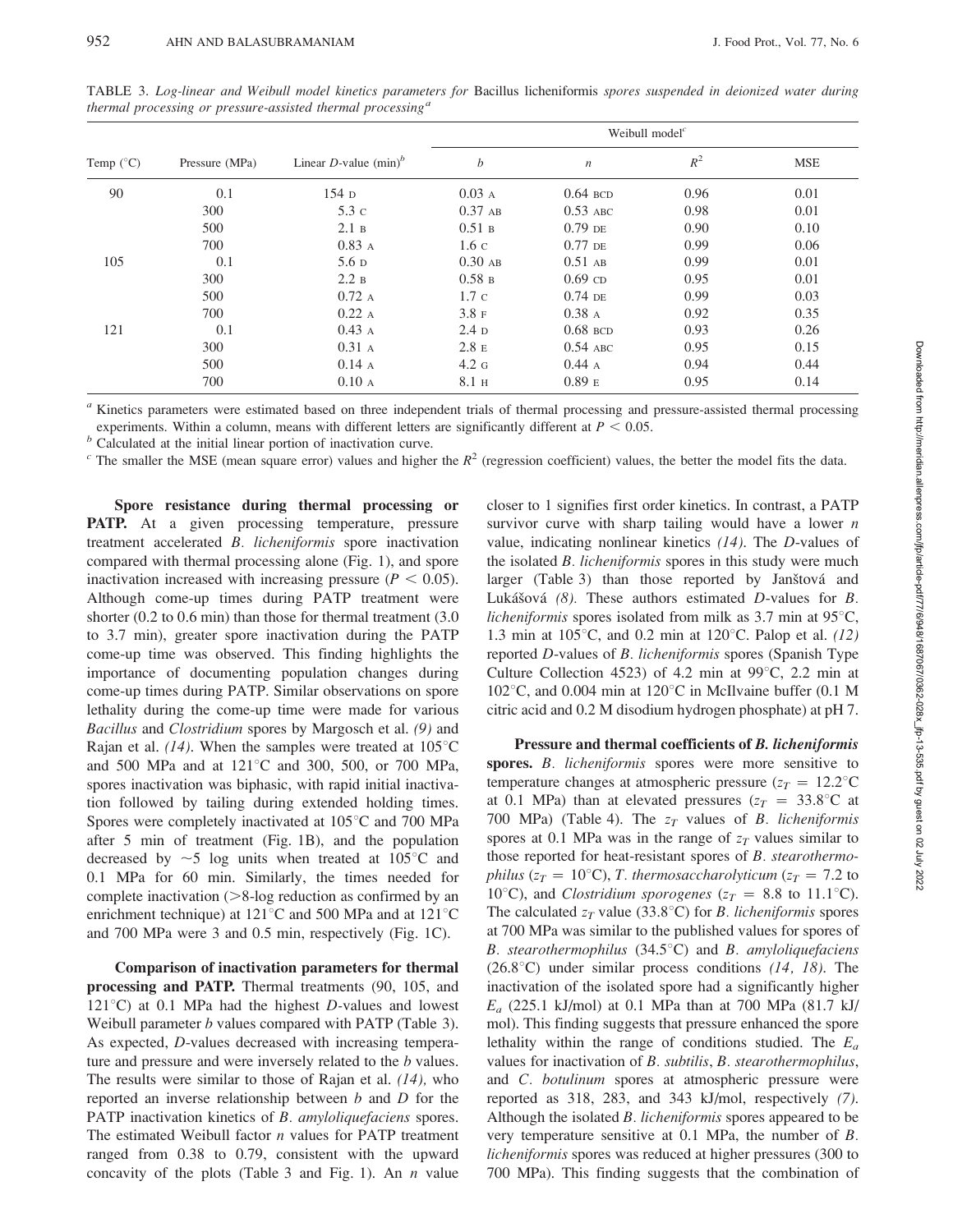TABLE 4. Temperature coefficients ( $z_T$  and  $E_a$ ) for Bacillus licheniformis spores suspended in deionized water at different pressures and temperatures (90 to  $121^{\circ}$ C)<sup>a</sup>

| Process<br>pressure (MPa) | $z_T$ (°C)   | $E_a$ (kJ/mol) | $\Delta S$ (J/mol/K) |
|---------------------------|--------------|----------------|----------------------|
| 0.1                       | $12 + 0.8$ A | $225 + 14 B$   | $339 + 37 B$         |
| 300                       | $25 + 1.7$ B | $108 + 7.9$ A  | $9.0 + 20 A$         |
| 500                       | $26 + 2.0$ B | $105 + 8.0 A$  | $8.5 + 21 A$         |
| 700                       | $34 + 0.5$ c | $82 + 0.9$ A   | $-47 + 2.4$ A        |

<sup>a</sup> Values are means  $\pm$  standard deviations. A higher  $z_T$  (or lower  $E_a$ ) value implies less sensitivity to temperature change. Within a column, means with different letters are significantly different at  $P < 0.05$ .

high pressure and high temperature enhanced the lethality of the isolated B. licheniformis spore.

Activation entropy  $(\Delta S)$  represents the difference between entropy of the transition state and the sum of the entropies of the reactants and provides information about the level of order in the system. In the current study,  $\Delta S$ values decreased from 339.5 to  $-46.7$  J/mol/K (Table 4). A positive change in  $\Delta S$  indicates that the system has become more ordered and the reaction is fast. A negative  $\Delta S$  value suggests that the activated complex in the transition state is more ordered than the reactants in the ground state; the reaction is slower than normal under these circumstances (21). The calculated  $\Delta S$  for PATP treatments were significantly smaller than those for thermal treatment (Table 4). Thus, high pressure (700 MPa or higher) likely has a limited lethal effect on *B*. *licheniformis* spore inactivation. The  $z_P$  values significantly increased from 312.5 MPa at  $90^{\circ}$ C to 801 MPa at 121<sup>°</sup>C (Table 5). These results suggest that B. licheniformis spores became increasingly less sensitive to pressure changes as the processing temperature increased. Therefore, the pressure effect on spore lethality was more pronounced at the lower processing temperature ( $90^{\circ}$ C) than at the higher temperature  $(121^{\circ}C)$ . This finding agrees closely with previous observations (13). The activation volume ( $\Delta V$ ) values were negative, indicating that pressure has a lethal effect on B. licheniformis spores. According to Le Chatalier's principle, an increase in pressure results in an equilibrium shift toward a decrease in volume to minimize the change (5). The absolute  $\Delta V$  value at a constant 90<sup>°</sup>C was significantly larger than that at 105 and  $121^{\circ}$ C, suggesting that the microbial inactivation rate with a greater absolute  $\Delta V$  value is more pressure dependent (11, 13, 22). As a result, pressure inactivation of the isolated B. licheniformis spores increases more rapidly at a lower temperature when pressure levels increase from 0.1 to 700 MPa.

In conclusion, PATP effectively inactivated the isolated B. licheniformis spores under the high pressure and temperature conditions tested. A similar approach may help isolate spores resistant to combined pressure and thermal treatment in various natural food matrices. The combination of elevated pressure and temperature helped to significantly reduce the processing time in comparison with traditional

TABLE 5. Pressure coefficients ( $z_P$  and  $\Delta V$ ) for Bacillus licheniformis spores suspended in deionized water at different temperatures and pressures (0.1 to 700  $MPa)^a$ 

| $\Delta V$ (cm <sup>3</sup> /mol)                          |
|------------------------------------------------------------|
| $-23 + 1.3$ A                                              |
| $-15 + 0.1$ B                                              |
| $-7.0 + 0.4$ c                                             |
| $z_P$ (MPa)<br>$312 + 18$ A<br>$499 + 11 B$<br>$801 + 45c$ |

Values are means  $\pm$  standard deviations. A higher  $z_P$  (or less negative  $\Delta V$ ) value implies less sensitivity to pressure change. Within a column, means with different letters are significantly different at  $P < 0.05$ .

thermal processing. Weibull kinetics parameters  $(b \text{ and } n)$ adequately described PATP microbial lethality. More studies are necessary to comprehensively understand related spore inactivation mechanisms and the protective effect of various food matrices.

#### ACKNOWLEDGMENTS

The authors gratefully acknowledge the financial support provided by the U.S. Department of Agriculture National Institute of Food and Agriculture, Center for Advanced Processing and Packaging Studies, Midwest Advanced Food Manufacturing Alliance, and the Ohio Agricultural Research and Development Center. The authors thank Dr. Daniel Zeigler (BGSC) for partial 16S rDNA sequencing and final identification of the isolate. References to commercial products or trade names are made with the understanding that no endorsement or discrimination by Ohio State University is implied.

#### **REFERENCES**

- 1. Ahn, J., V. M. Balasubramaniam, and A. E. Yousef. 2007. Inactivation kinetics of selected aerobic and anaerobic bacterial spores by pressure-assisted thermal processing. Int. J. Food Microbiol. 113:321–329.
- 2. Bull, M. K., S. A. Olivier, R. J. van Diepenbeek, F. Kormelink, and B. Chapman. 2009. Synergistic inactivation of spores of proteolytic Clostridium botulinum strains by high pressure and heat is strain and product dependent. Appl. Environ. Microbiol. 75:434–445.
- 3. Daryaei, H., and V. M. Balasubramaniam. 2013. Kinetics of Bacillus coagulans spore inactivation in tomato juice by combined pressureheat treatment. Food Control 30:168-175.
- 4. Daryaei, H., V. M. Balasubramaniam, and J. D. Legan. 2013. Kinetics of Bacillus cereus spore inactivation in cooked rice by combined pressure-heat treatment. J. Food Prot. 76:616–623.
- 5. Earnshaw, R. G., J. Appleyard, and R. M. Hurst. 1995. Understanding physical inactivation processes: combined preservation opportunities using heat, ultrasound and pressure. Int. J. Food Microbiol. 28: 197–219.
- 6. Edward, U., T. Rogall, H. Blocker, M. Emde, and E. C. Bottger. 1989. Isolation and direct complete nucleotide determination of entire genes. Characterization of a gene coding for 16S ribosomal RNA. Nucleic Acids Res. 17:7843–7853.
- 7. Enfors, S. O., and L. Haggstrom. 2000. Bioprocess technology fundamentals and applications. Kungliga Teknisk Hogskolan (Royal Institute of Technology), Stockholm.
- Janštová, B., and J. Lukášová. 2001. Heat resistance of Bacillus spp. spores isolated from cow's milk and farm environment. Acta Vet. Brunensis 70:179–184.
- 9. Margosch, D., M. A. Ehrmann, R. Buckow, V. Heinz, R. F. Vogel, and M. G. Gänzle. 2006. High-pressure–mediated survival of Clostridium botulinum and Bacillus amyloliquefaciens endospores at high temperature. Appl. Environ. Microbiol. 72:3476–3481.
- 10. Margosch, D., M. G. Gänzle, M. A. Ehrmann, and R. F. Vogel. 2004. Pressure inactivation of Bacillus endospores. Appl. Environ. Microbiol. 70:7321–7328.